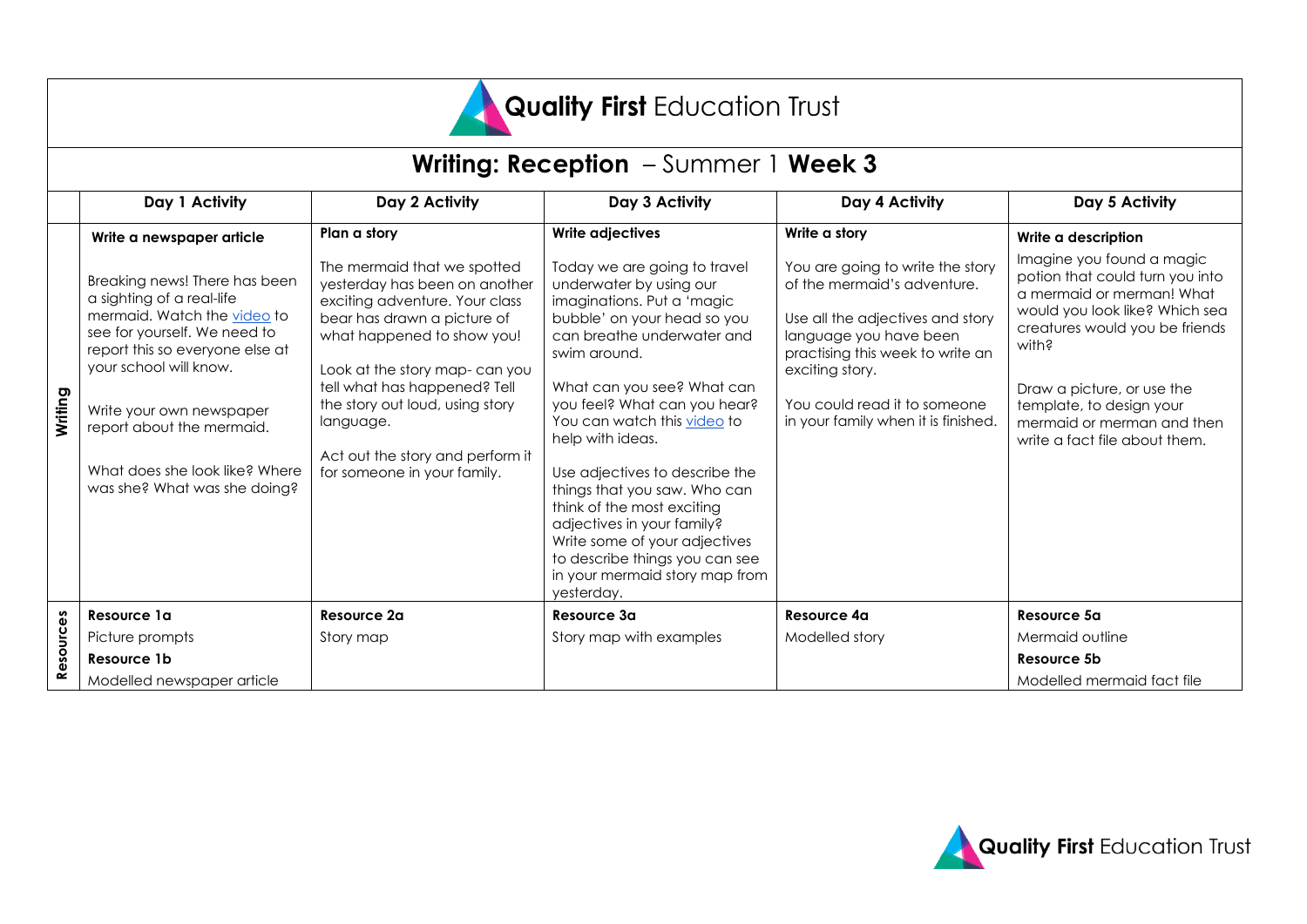## **Resource 1a- mermaid picture prompts**



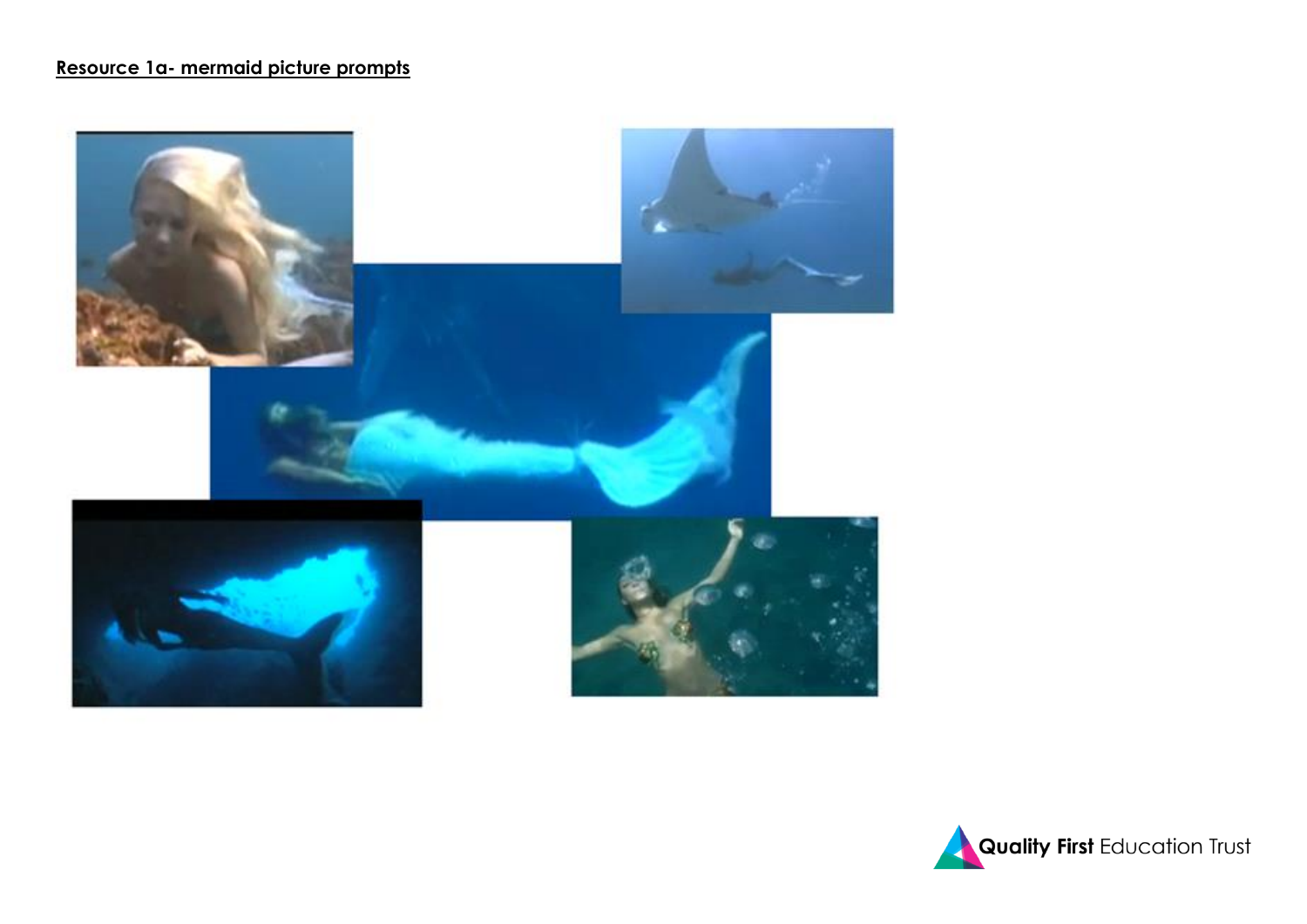## **Resource 1b- Modelled newspaper article**

#### **Example**

Breaking news! We have seen a mermaid. She has long blonde hair and a blue fin. She swims in the sea. She is friends with the fish. She has...

#### **Challenge**

Breaking news! You will not believe your eyes. We have spotted a beautiful mermaid in the sea. But that is not all… She has hair that is as shiny as gold and a bright blue fin to splash about. The lovely mermaid has hundreds of fish friends because she is so kind. You will never guess what else…

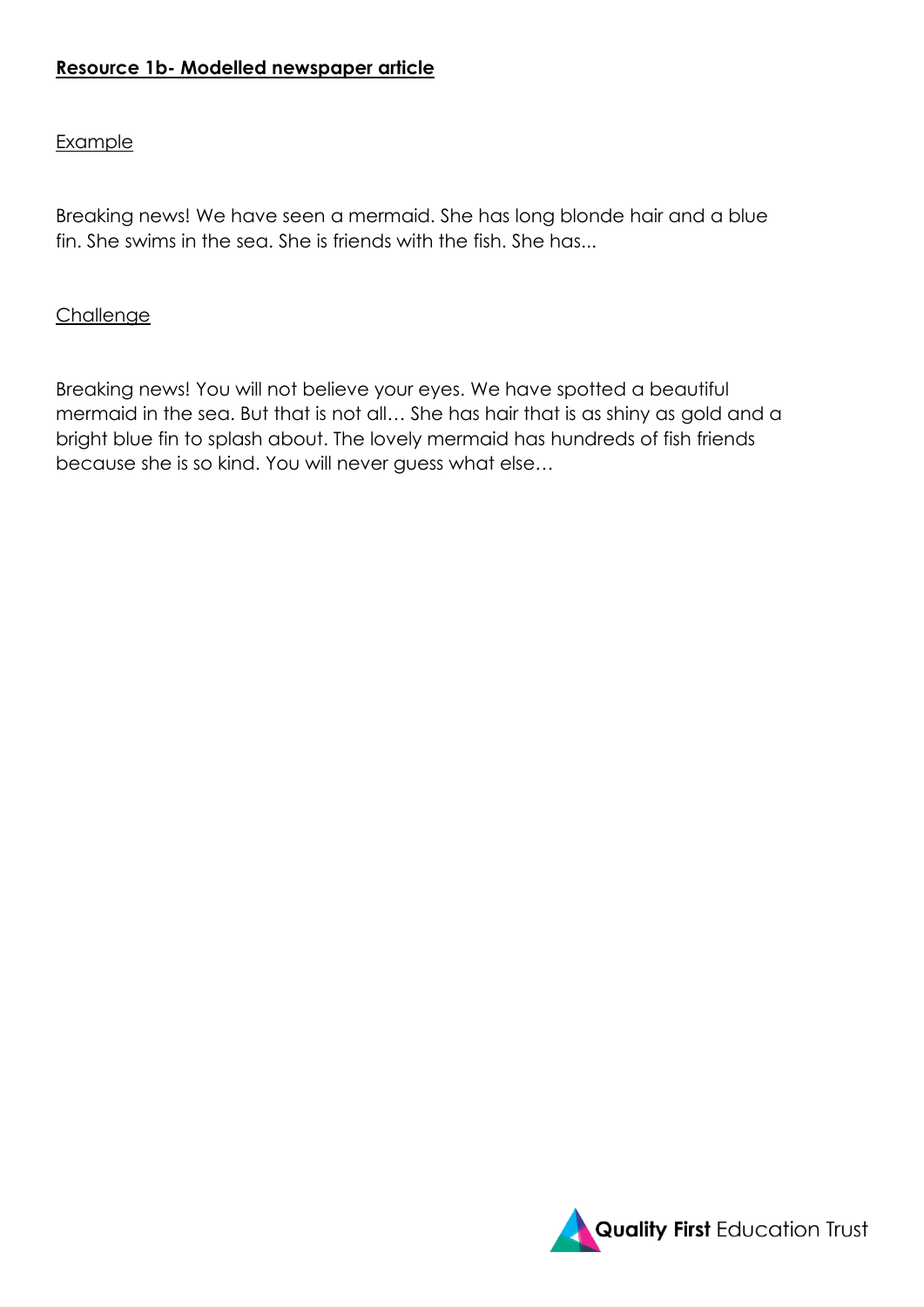

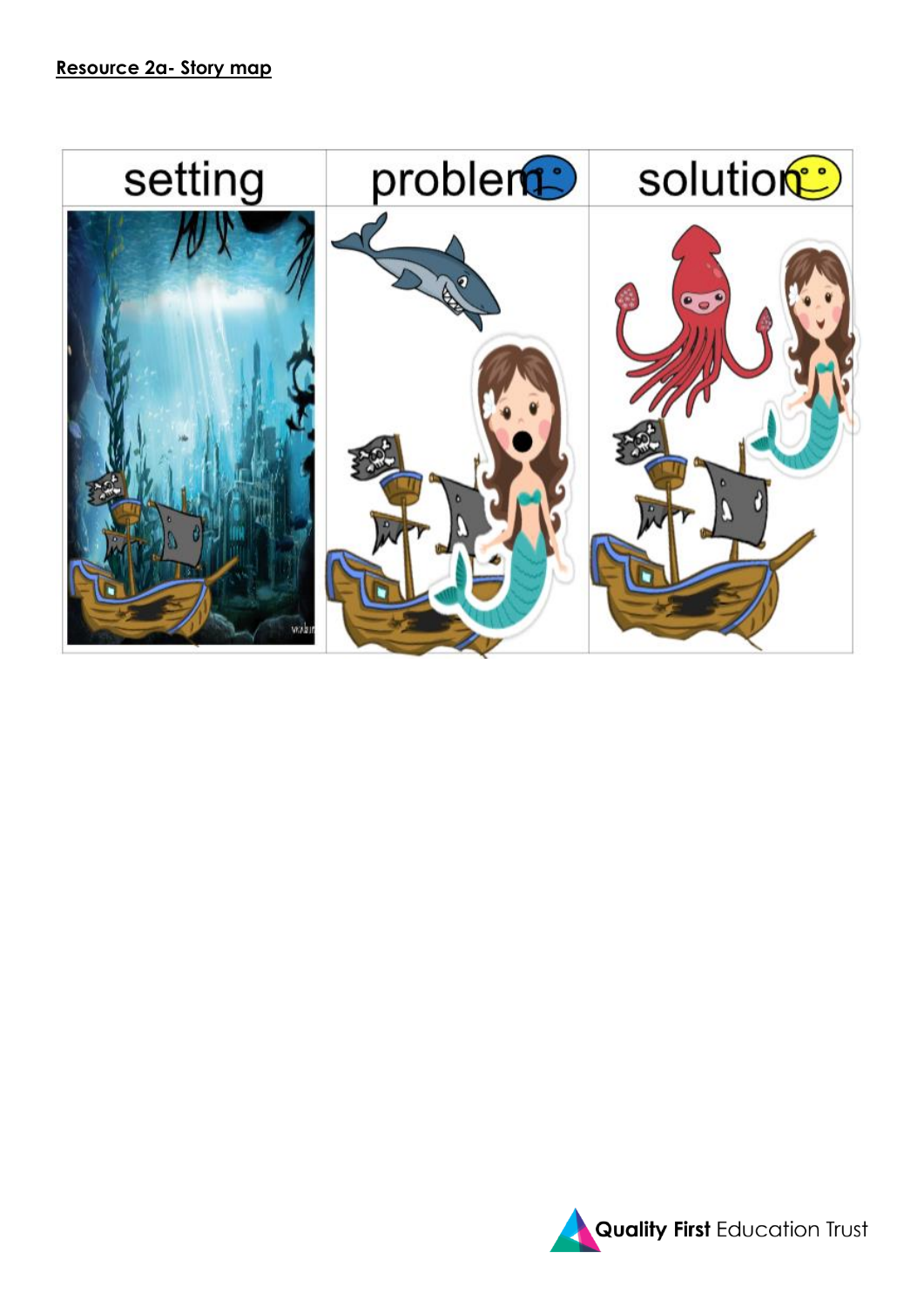## **Resource 3a- Story map with example adjectives**



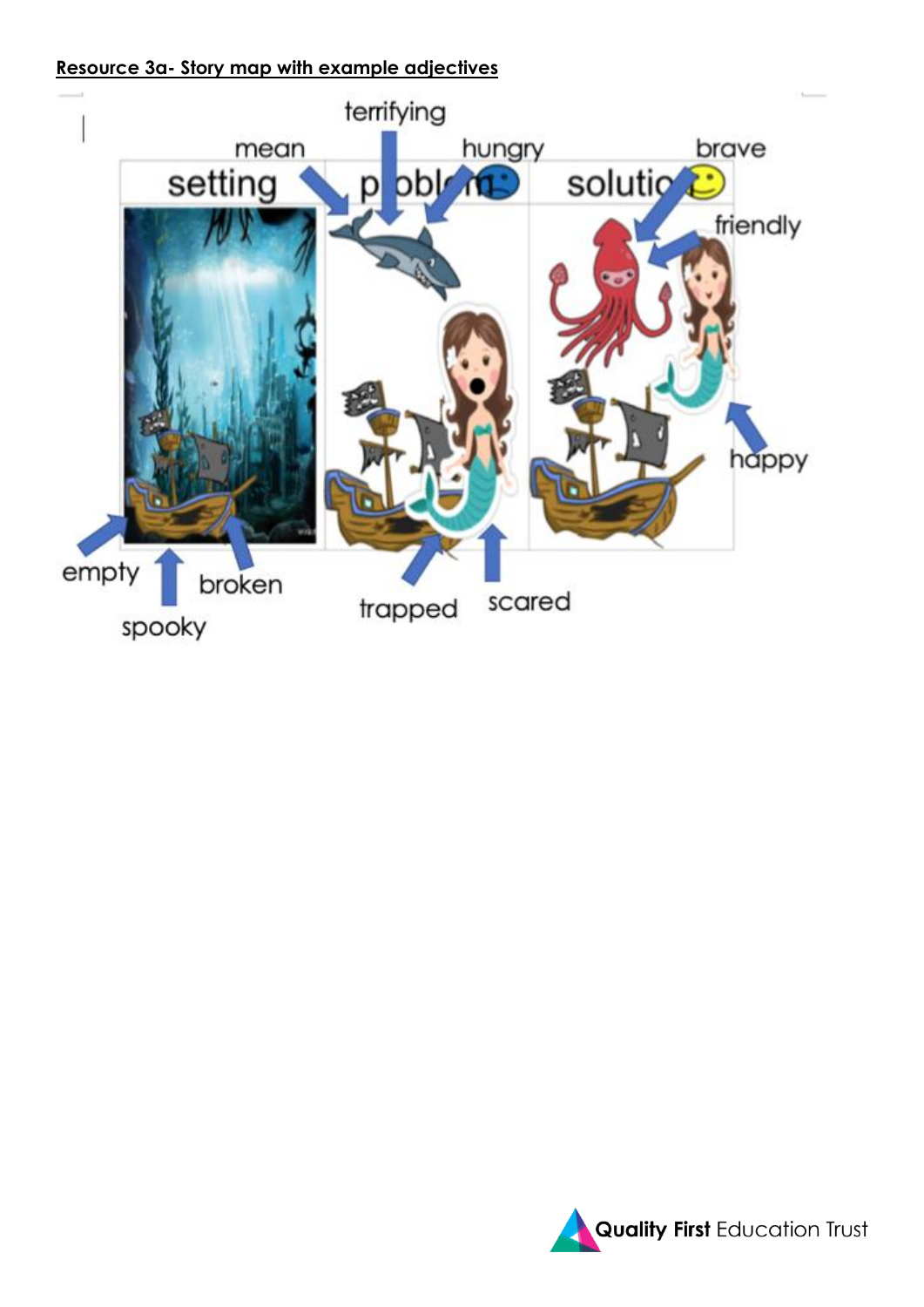## **Resource 4a- Modelled story**

#### Example

There was a mermaid called Luna. She lived in the spooky sea. One day she swam past a ship. Suddenly she could see a scary shark. Luna was scared. Next…

### **Challenge**

In the crystal blue water there lived a beautiful mermaid called Luna. She was a magical and magnificent mermaid. One day when Luna was swimming, she saw a big old broken spooky ship. She decided to swim inside. Suddenly a terrifying shark…

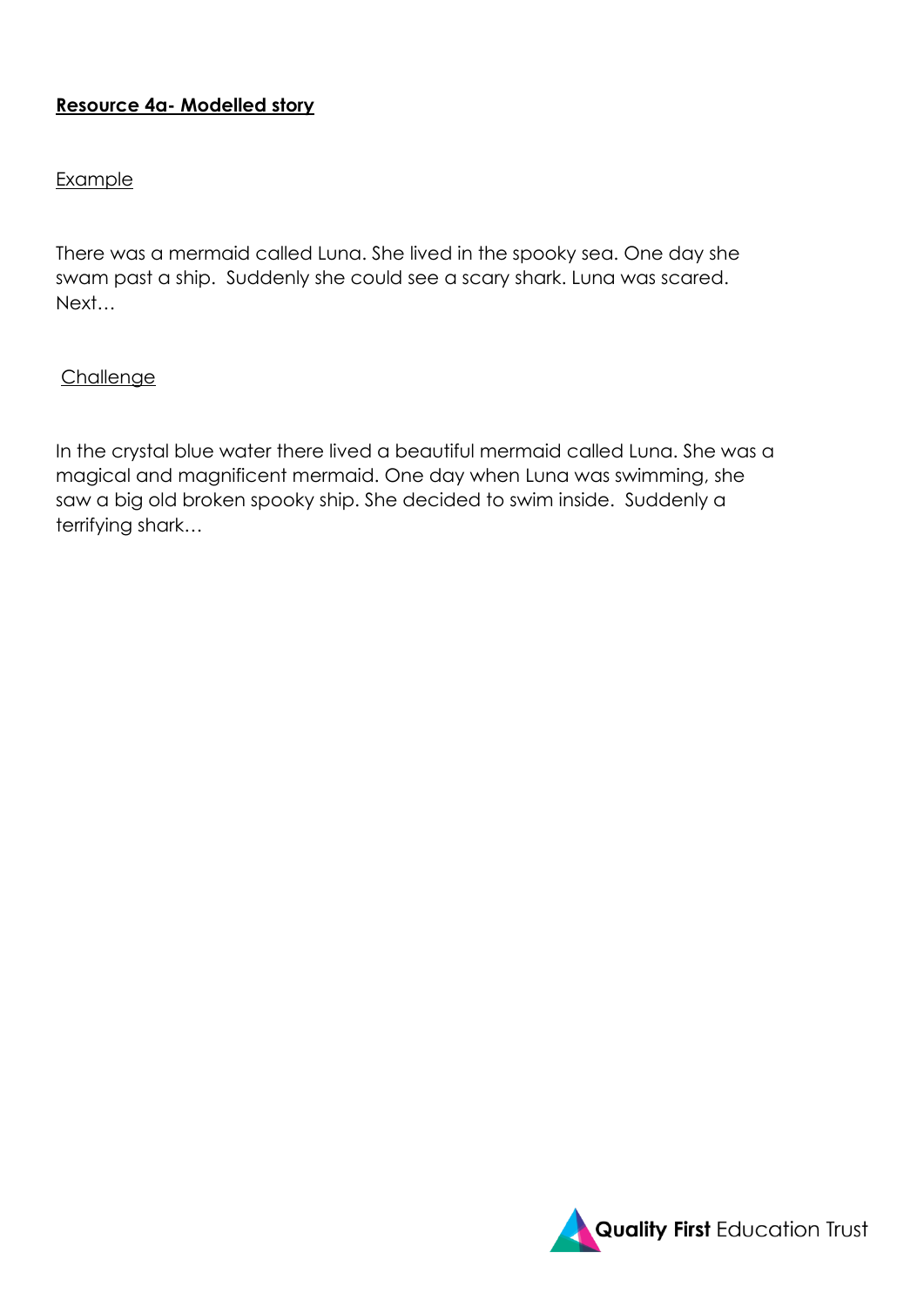## **Resource 5a- mermaid template**